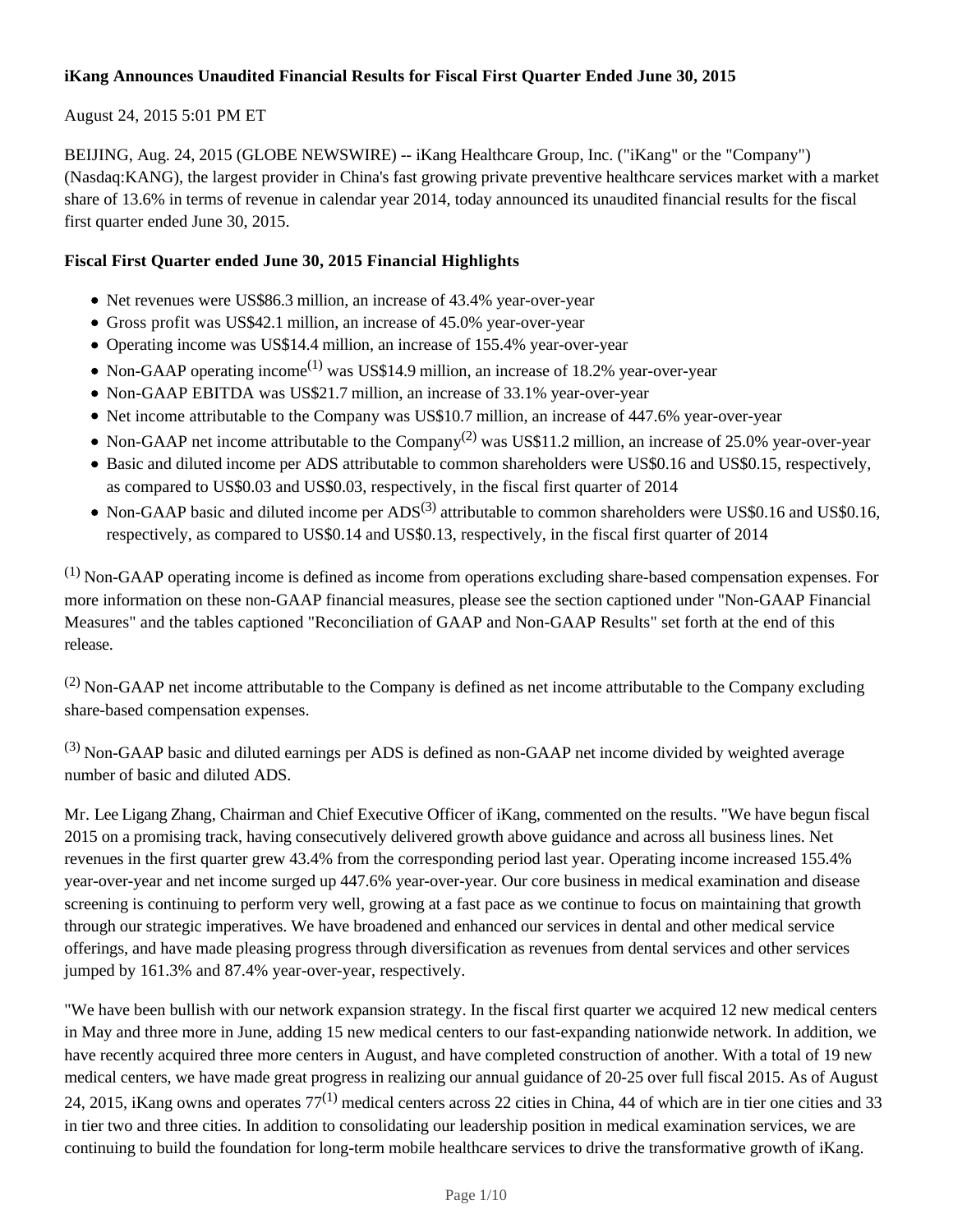The reception following the launch of our mobile apps earlier this year has been immensely encouraging."

 $(1)$  Among the 77 self-owned medical centers, three medical centers are currently operated primarily by the minority shareholders of these medical centers or their parent company.

Mr. Zhang concluded, "In light of our strong results, the diligent execution of our strategic imperatives, and our investment in the future of iKang, we are confident that we will be able to leverage our dominant position in China's private preventative healthcare services market to carry our momentum in an exciting direction, with tremendous market opportunities on the horizon. As we look ahead to the rest of fiscal 2015, we will continue our network expansion, consolidate our nationwide presence and invest in the development of the mobile healthcare space, all with a focus on building long-term returns for our shareholders."

## **FISCAL FIRST QUARTER ENDED JUNE 30, 2015 UNAUDITED FINANCIAL RESULTS**

## **Net Revenues**

Net revenues for the fiscal first quarter were US\$86.3 million, representing a 43.4% increase from US\$60.2 million in the same period in the last fiscal year. This was primarily due to an increase in the number of customer visits, an increase in the blended average selling price and the incremental revenue contribution from recent acquisitions*.* As of June 30, 2015, the number of self-owned medical centers totalled 73 compared to 50 as of June 30, 2014. In the quarter, the Company served approximately a total of 1,037,000 customer visits under both corporate and individual programs, representing an increase of 31.3% over the fiscal first quarter of 2014.

The table below sets forth a breakdown of net revenues:

| $(US\$ s million                 |               | 1 <sup>st</sup> Fiscal Quarter Ended 1 <sup>st</sup> Fiscal Quarter Ended YoY % Change |        |  |
|----------------------------------|---------------|----------------------------------------------------------------------------------------|--------|--|
|                                  | June 30, 2015 | June 30, 2014                                                                          |        |  |
| <b>Medical Examinations 72.0</b> |               | 51.5                                                                                   | 39.7%  |  |
| <b>Disease Screening</b>         | 5.5           | 4.2                                                                                    | 31.6%  |  |
| <b>Dental Services</b>           | 1.5           | 0.6                                                                                    | 161.3% |  |
| <b>Other Services</b>            | 7.3           | 3.9                                                                                    | 87.4%  |  |
| <b>Total</b>                     | 86.3          | 60.2                                                                                   | 43.4%  |  |

*Medical Examinations*: Net revenues for the quarter were US\$72.0 million, representing a 39.7% increase from US\$51.5 million in the same period of last fiscal year. The strong performance was primarily due to an increase of 34.0% in the number of customer visits for medical examinations during the period and an increase of 4.2% in the blended average selling price.

*Disease Screening*: Net revenues for the quarter were US\$5.5 million, representing a 31.6% increase from US\$4.2 million in the same period of last fiscal year. Disease screening services refer to the additional services requested by individuals under the basic corporate medical examination programs as a result of individual needs.

*Dental Services*: Net revenues for the quarter were US\$1.5 million, representing a 161.3% increase from US\$0.6 million in the same period in the last fiscal year.

*Other Services*: Net revenues for the quarter were US\$7.3 million, representing an 87.4% increase from US\$3.9 million in the same period in the last fiscal year, which was mainly due to the incremental revenue contribution from outpatient services, medical consultancy services and packaged medical services.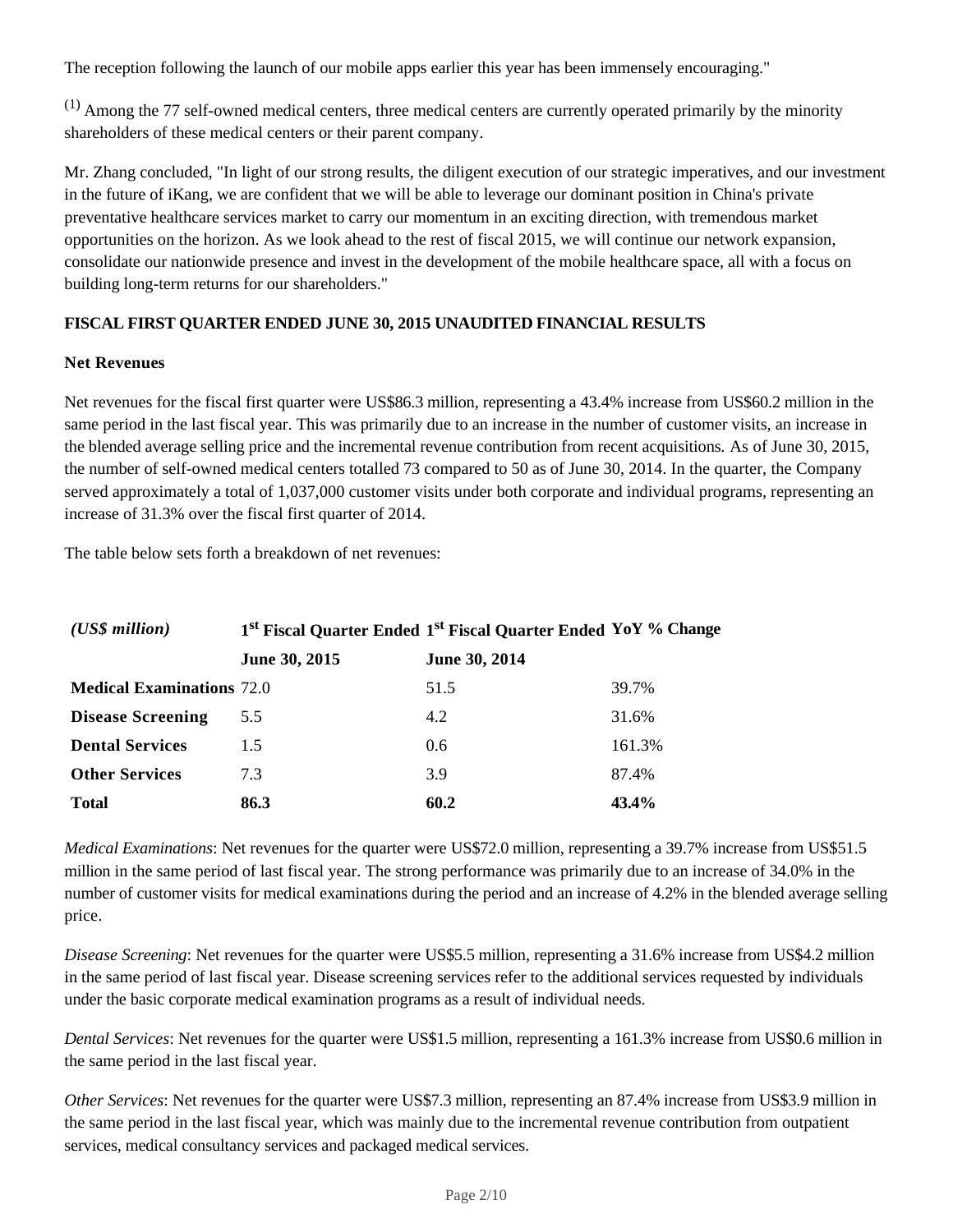## **Cost of Revenues**

Cost of revenues for the quarter was US\$44.2 million, representing a 42.0% increase from US\$31.1 million in the same period in the last fiscal year.

#### **Gross Profit and Gross Margin**

Gross profit for the quarter was US\$42.1 million, representing a 45.0% increase from US\$29.1 million in the same period in the last fiscal year. Gross margin for the quarter was 48.8%, as compared to 48.3% in the first quarter of fiscal 2014.

#### **Operating Expenses**

Total operating expenses for the quarter were US\$27.7 million, representing an 18.3% increase from US\$23.4 million in the same period in the last fiscal year.

#### Selling and marketing expenses

Selling and marketing expenses for the quarter were US\$14.0 million, accounting for 16.3% of total net revenues as compared to 11.5% in the same period in the last fiscal year. The increase in the selling and marketing expenses was mainly due to the expansion of sales and marketing team and the increase in our investment in brand building to further upgrade our high quality image.

#### General and administrative expenses

General and administrative expenses for the quarter were US\$13.0 million, accounting for 15.0% of total net revenues as compared to 27.0% in the same period in the last fiscal year. Excluding share-based compensation of US\$492,000 for this quarter and US\$6,976,000 for the same quarter last year, non-GAAP general and administrative expenses for the quarter would be US\$12.5 million as compared to US\$9.3 million in the same period in the last fiscal year, which reflected an increase of 34.2%.

#### Research and development expenses

Research and development expenses for the quarter were US\$717,000, accounting for 0.8% of total net revenues as compared to 0.4% in the same period in the last fiscal year.

#### **Income from Operations**

Income from operations for the quarter was US\$14.4 million, representing a 155.4% increase in the income from US\$5.7 million in the same period in the last fiscal year. Excluding share-based compensation of US\$492,000 for this quarter and US\$6,976,000 for the same quarter last year, non-GAAP income from operations for the quarter was US\$14.9 million as compared to US\$12.6 million, which reflected an increase of 18.2%.

#### **Net Income**

Net income attributable to the Company for the quarter was US\$10.7 million, representing an increase of 447.6% from a net income of US\$1.9 million for the same period in the last fiscal year.

Non-GAAP net income for the quarter was US\$11.2 million, representing an increase of 25.0% from US\$8.9 million for the same period in fiscal 2014.

#### **Basic and Diluted Earnings per ADS**

Basic and diluted loss per ADS attributable to common shareholders were US\$0.16 and US\$0.15, respectively, compared to basic and diluted loss per ADS attributable to common shareholders of US\$0.03 and US\$0.03, respectively, in the same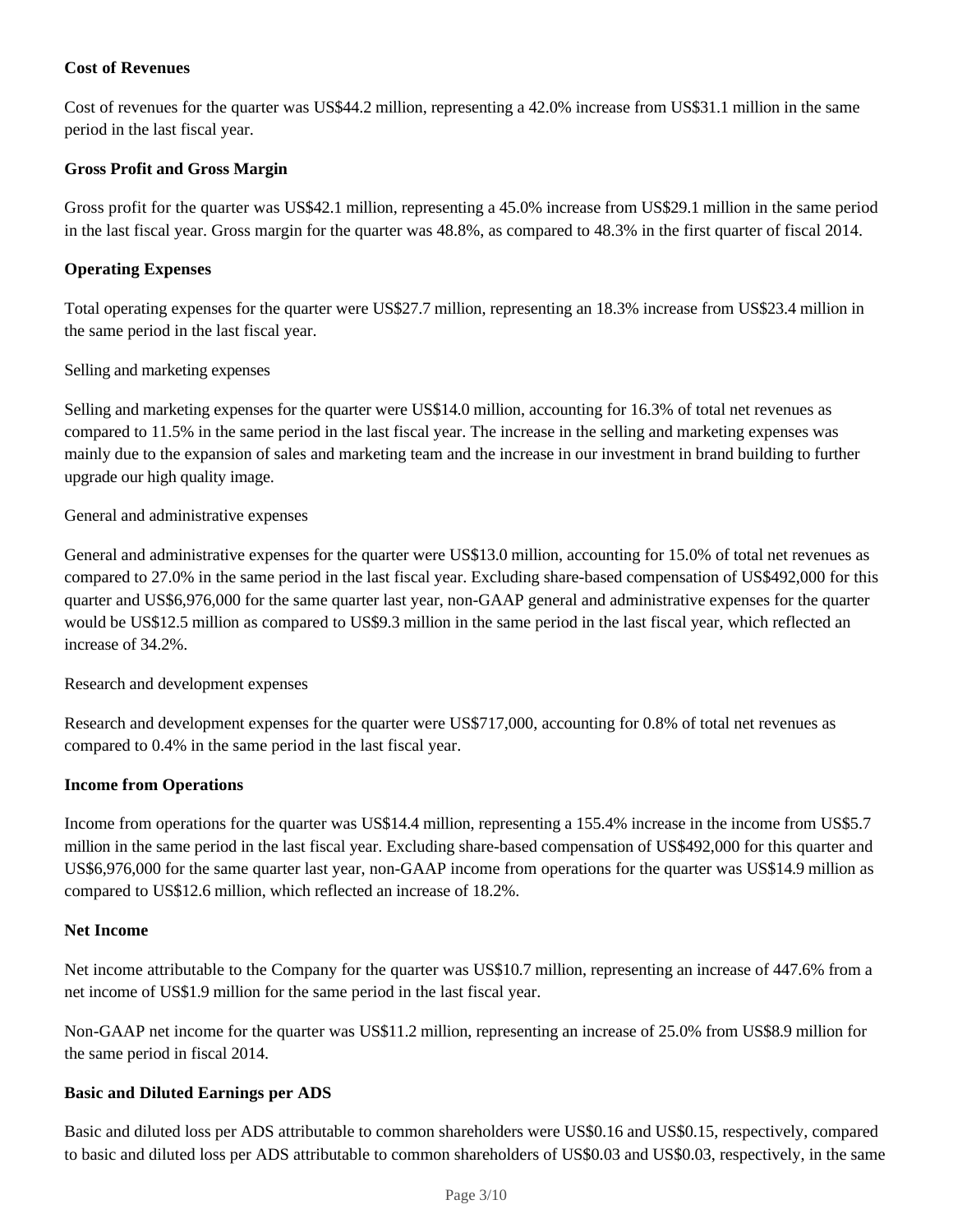quarter of fiscal 2014.

Non-GAAP basic and diluted loss per ADS attributable to common shareholders were US\$0.16 and US\$0.16, respectively, compared to basic and diluted loss per ADS attributable to common shareholders of US\$0.14 and US\$0.13, respectively, in the same quarter of fiscal 2014.

#### **Cash and Working Capital**

As of June 30, 2015, the Company's cash and cash equivalents, restricted cash and term deposit totaled US\$113.0 million, as compared to US\$166.4 million as of March 31, 2015.

The net working capital was US\$76.4 million as of June 30, 2015, with current assets of US\$248.0 million and current liabilities of US\$171.6 million, compared to net working capital of US\$115.5 million as of March 31, 2015.

### **GUIDANCE FOR FISCAL YEAR 2015 ENDING MARCH 31, 2016**

For the fiscal year 2015 ending March 31, 2016, the Company reaffirms its net revenues guidance to be between US\$383 million and US\$390 million, representing a year-on-year increase between 32% and 34%.

This guidance is based on the current market conditions and reflects the Company's current and preliminary estimates of market and operating conditions and customer demand, which are all subject to change.

#### **Conference Call**

iKang's management will host a conference call at **8:00 am US Eastern Time (8:00 pm Beijing/Hong Kong Time) on August 25, 2015**, to discuss its quarterly results and recent business activities.

To participate in the conference call, please dial the following number five to ten minutes prior to the scheduled conference call time:

China: 4001-200-539 Hong Kong: 800-905-927 United States: 1855-298-3404 International: +65-6823-2299 Passcode: 8368260

The Company will also broadcast a live audio webcast of the conference call. The webcast will be available at http://ir.ikang.com.

Following the earnings conference call, an archive of the call will be available by dialing:

China: 4001-842-240 Hong Kong: 800-966-697 United States: 1866-846-0868 International: +61-2-9641-7900 Replay Passcode: 8368260 Replay End Date: September 8, 2015

#### **STATEMENT REGARDING UNAUDITED FINANCIAL INFORMATION**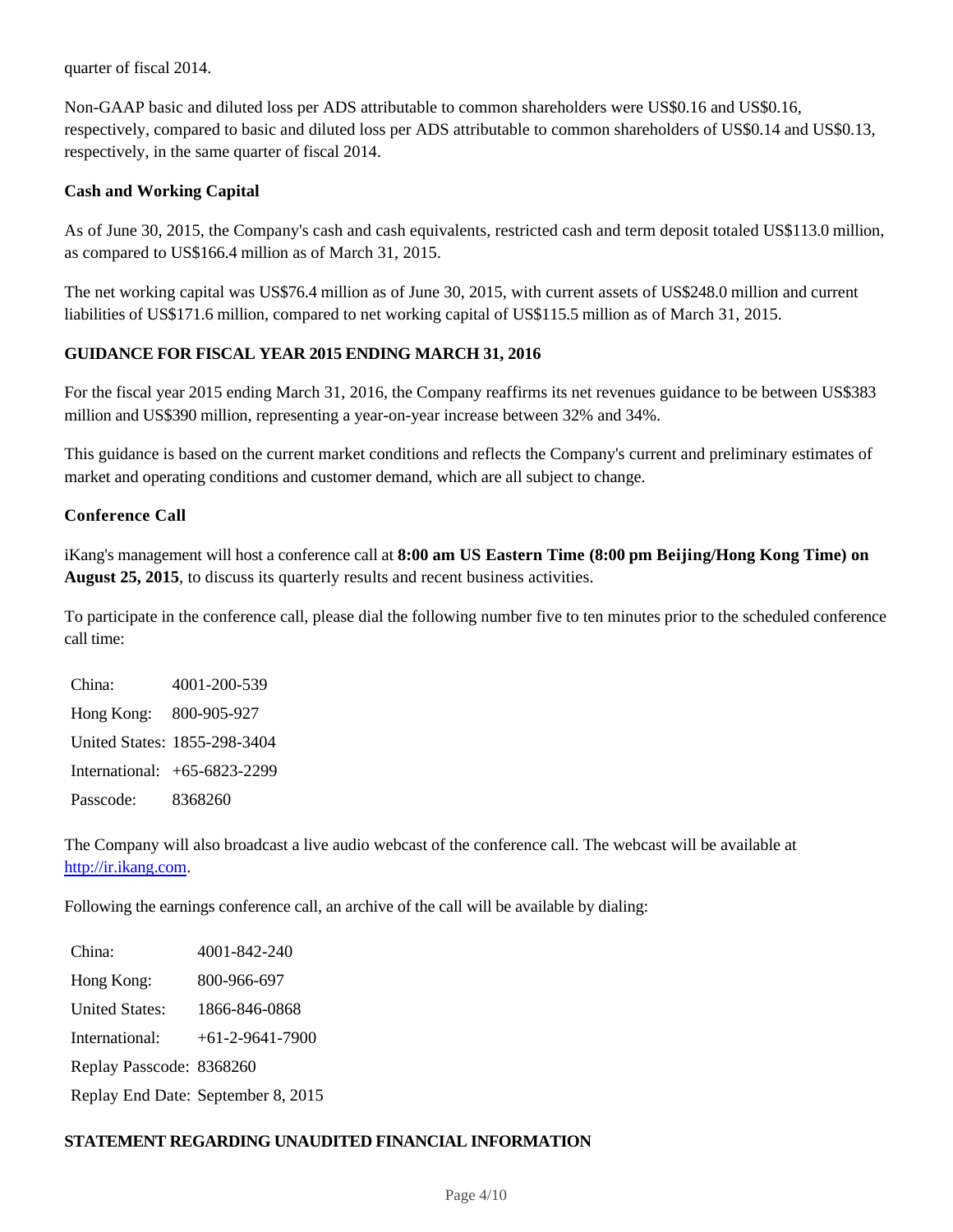The unaudited financial information set forth above is subject to adjustments that may be identified when audit work is performed on the Company's year-end financial statements, which could result in significant differences from this unaudited financial information.

## **NON-GAAP FINANCIAL MEASURES**

To supplement our consolidated financial statements which are presented in accordance with U.S. GAAP, we also use non-GAAP operating income, non-GAAP net income and non-GAAP EBITDA as additional non-GAAP financial measures. We present these non-GAAP financial measures because they are used by our management to evaluate our operating performance. We also believe that these non-GAAP financial measures provide useful information to investors and others in understanding and evaluating our consolidated results of operations in the same manner as our management and in comparing financial results across accounting periods and to those of our peer companies.

Reconciliation of non-GAAP operating income, non-GAAP net income and non-GAAP EBITDA to the most directly comparable financial measures calculated and presented in accordance with U.S. GAAP is set forth at the end of this release.

### **About iKang Healthcare Group, Inc.**

iKang Healthcare Group, Inc. is the largest provider in China's fast growing private preventive healthcare services market, accounting for approximately 13.6% of market share in terms of revenue in calendar year 2014.

Through iKang's integrated service platform and established nationwide network of medical centers and third-party service provider facilities, the Company provides comprehensive and high quality preventive healthcare solutions, including a wide range of medical examinations services and value-added services including disease screening and other services. iKang's customers are primarily corporate customers who contract the Company to provide medical examination services to their employees and clients, and pay for these services at pre-negotiated prices. iKang also directly markets its services to individual customers. In the fiscal year ended March 31, 2015, the Company served a total of 3.6 million customer visits under both corporate and individual programs. For the first three months ended June 30, 2015, the Company served a total of 1,037,000 customer visits.

As of August 24, 2015, iKang's nationwide network consisted of  $77^{(1)}$  self-owned medical centers covering 22 of the most affluent cities in China, namely Beijing, Shanghai, Guangzhou, Shenzhen, Chongqing, Tianjin, Nanjing, Suzhou, Hangzhou, Chengdu, Fuzhou, Changchun, Jiangyin, Changzhou, Wuhan, Changsha, Yantai, Yinchuan, Weihai, Weifang and Shenyang, as well as Hong Kong. The Company has also supplemented its self-owned medical center network by contracting with approximately 400 third-party service provider facilities in over 150 cities, which include selected independent medical examination centers and hospitals across all of China's provinces, creating a nationwide network that allows iKang to serve its customers in markets where it does not have self-owned medical centers.

 $(1)$  Among the 77 self-owned medical centers, three medical centers are currently operated primarily by the minority shareholders of these medical centers or their parent company.

#### **Forward-looking Statements**

This press release contains forward-looking statements. These statements, including management quotes and business outlook, are made under the "safe harbor" provisions of the U.S. Private Securities Litigation Reform Act of 1995. These forward-looking statements can be identified by terminology such as "will," "estimate," "project," "predict," "believe," "expect," "anticipate," "intend," "potential," "plan," "goal" and similar statements. iKang may also make written or oral forward-looking statements in its periodic reports to the U.S. Securities and Exchange Commission, in its annual report to shareholders, in press releases and other written materials and in oral statements made by its officers, directors or employees to third parties. Such statements involve certain risks and uncertainties that could cause actual results to differ materially from those expressed or implied in the forward-looking statements. These forward-looking statements include,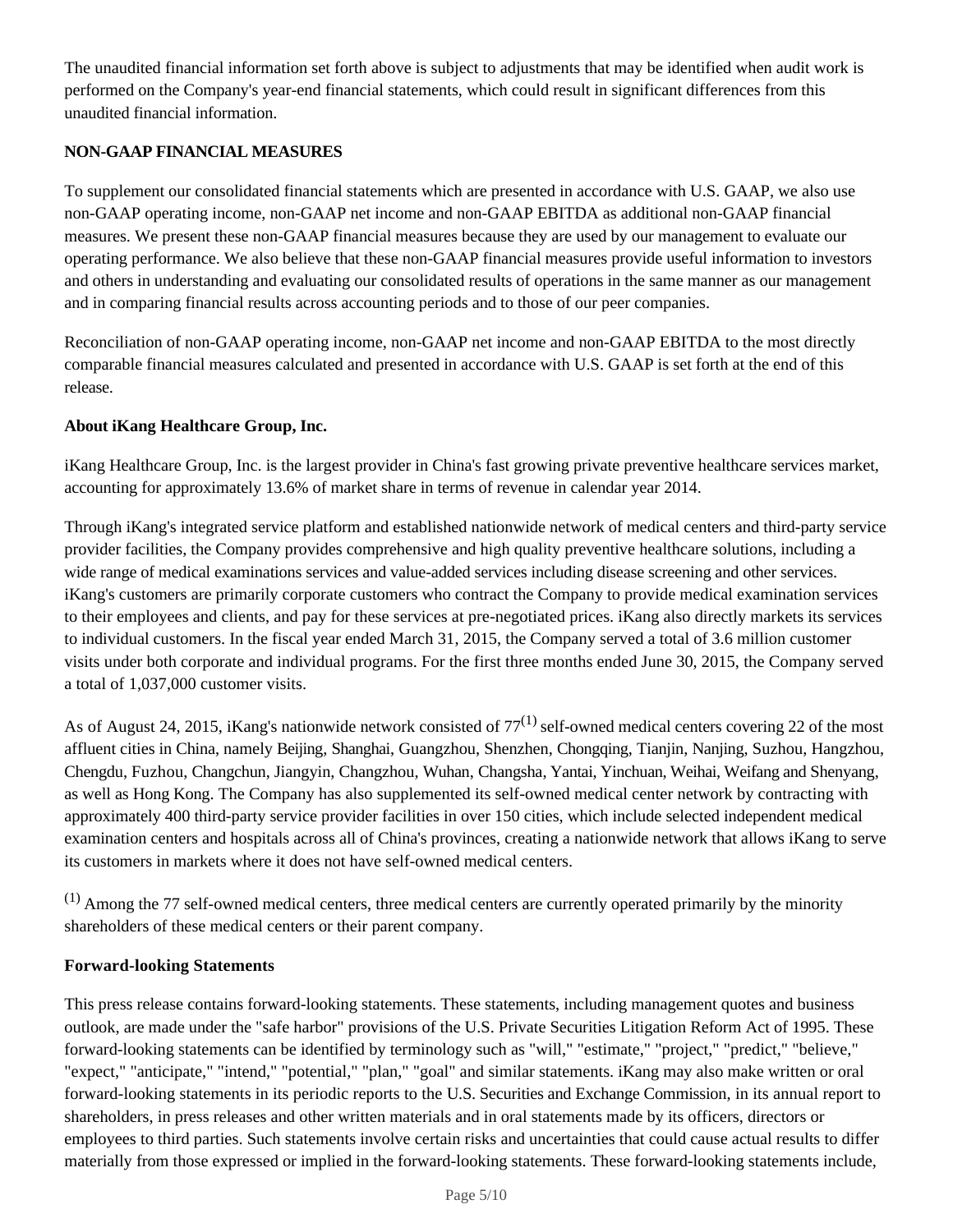but are not limited to, statements about: the Company's goals and strategies; its future business development, financial condition and results of operations; its ability to retain and grow its customer base and network of medical centers; the growth of, and trends in, the markets for its services in China; the demand for and market acceptance of its brand and services; competition in its industry in China; relevant government policies and regulations relating to the corporate structure, business and industry; fluctuations in general economic and business conditions in China. Further information regarding these and other risks is included in iKang's filing with the Securities and Exchange Commission. iKang undertakes no duty to update any forward-looking statement as a result of new information, future events or otherwise, except as required under applicable law.

## **IKANG HEALTHCARE GROUP, INC.**

#### **CONDENSED CONSOLIDATED BALANCE SHEETS**

## **(In thousands of US dollars, except share data and per share data, or otherwise noted) (Unaudited)**

|                                                                                                                                            | As of        | As of               |
|--------------------------------------------------------------------------------------------------------------------------------------------|--------------|---------------------|
|                                                                                                                                            | March<br>31, | June 30,            |
|                                                                                                                                            | 2015         | 2015                |
| <b>ASSETS</b>                                                                                                                              |              |                     |
| Current assets:                                                                                                                            |              |                     |
| Cash and cash equivalents                                                                                                                  | \$97,336     | \$49,506            |
| Restricted cash                                                                                                                            | 54,417       | 48,877              |
| Term deposit                                                                                                                               | 14,621       | 14,653              |
| Accounts receivable, net of allowance for doubtful accounts of \$8,055 and \$9,330 as of March 31,<br>2015 and June 30, 2015, respectively | 59,650       | 85,647              |
| Inventories                                                                                                                                | 2,661        | 2,668               |
| Deferred tax assets-current                                                                                                                | 5,949        | 5,953               |
| Prepaid expenses and other current assets                                                                                                  | 44,031       | 40,729              |
| Total current assets                                                                                                                       |              | \$278,665 \$248,033 |
| Property and equipment, net                                                                                                                |              | \$105,022 \$116,175 |
| Acquired intangible assets, net                                                                                                            | 30,634       | 38,002              |
| Goodwill                                                                                                                                   | 72,101       | 102,787             |
| Long-term investment                                                                                                                       | 129          | 20,602              |
| Deferred tax assets-non-current                                                                                                            | 2,212        | 3,117               |
| Rental deposit and other non-current assets                                                                                                | 10,238       | 11,358              |
| <b>TOTAL ASSETS</b>                                                                                                                        |              | \$499,001 \$540,074 |

## LIABILITIES, MEZZANINE EQUITY AND EQUITY (DEFICIT)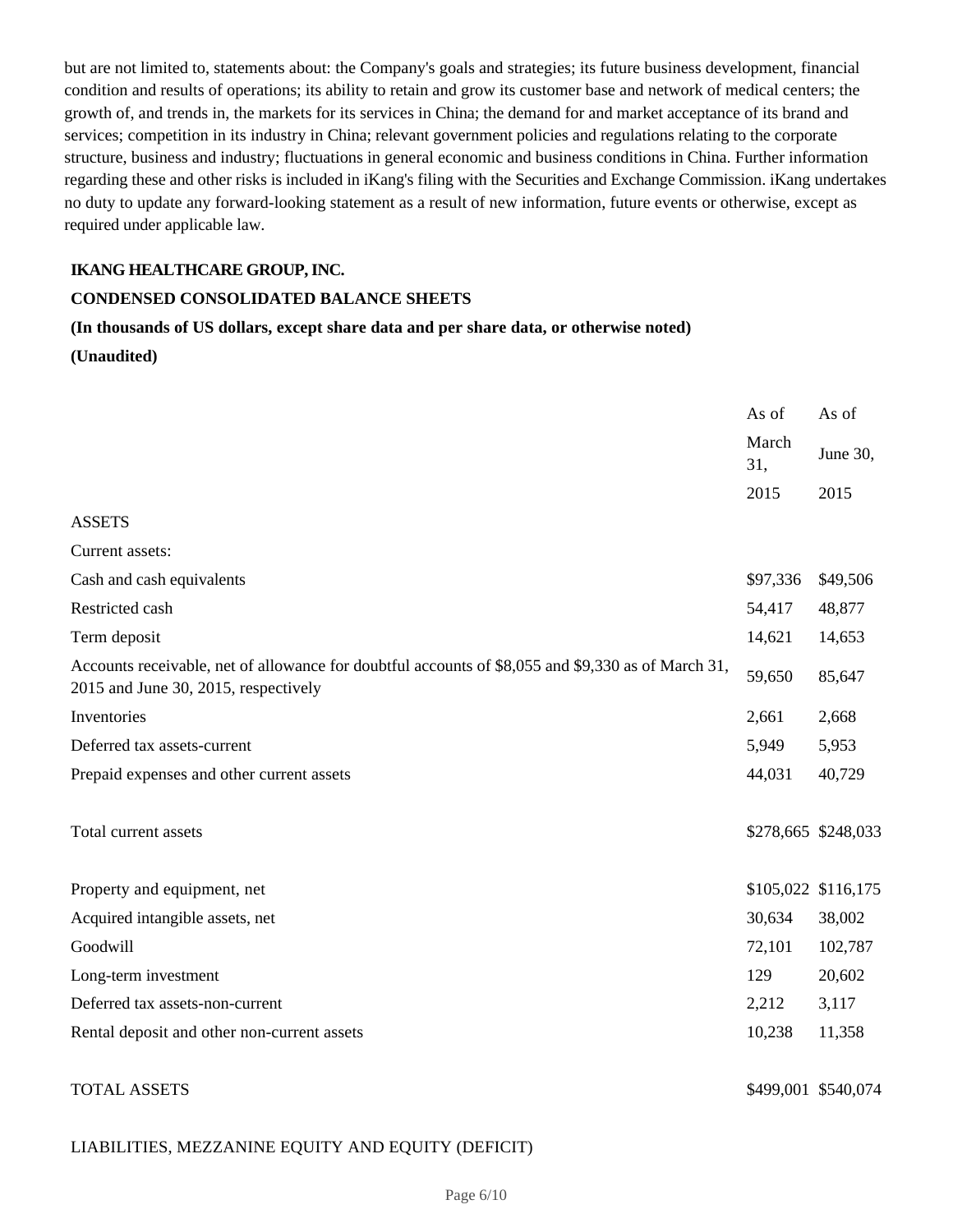| Current liabilities:                                                                                                                                                                                                                                                 |              |                     |
|----------------------------------------------------------------------------------------------------------------------------------------------------------------------------------------------------------------------------------------------------------------------|--------------|---------------------|
| Accounts payable (including accounts payable of the consolidated VIEs without recourse to iKang<br>Healthcare Group, Inc. of \$19,530 and \$23,230 of March 31, 2015 and June 30, 2015,<br>respectively)                                                             | \$23,526     | \$26,179            |
| Accrued expenses and other current liabilities (including accrued expenses and other current<br>liabilities of the consolidated VIEs without recourse to iKang Healthcare Group, Inc. of \$30,631<br>and \$37,376 of March 31, 2015 and June 30, 2015, respectively) | 36,790       | 42,393              |
| Income tax payable (including income tax payable of the consolidated VIEs without recourse to<br>iKang Healthcare Group, Inc. of \$6,254 and \$4,726 of March 31, 2015 and June 30, 2015,<br>respectively)                                                           | 7,539        | 7,378               |
| Deferred revenues (including deferred revenues of the consolidated VIEs without recourse to iKang<br>Healthcare Group, Inc. of \$31,786 and \$41,139 of March 31, 2015 and June 30, 2015,<br>respectively)                                                           | 38,457       | 48,212              |
| Deferred government subsidy-current (including deferred government subsidy-current of the<br>consolidated VIEs without recourse to iKang Healthcare Group, Inc. of \$63 and \$31 of March 31,<br>2015 and June 30, 2015, respectively)                               | 63           | 31                  |
| Short term borrowings (including short term borrowings of the consolidated VIEs without recourse<br>to iKang Healthcare Group, Inc. of \$56,772 and \$47,408 of March 31, 2015 and June 30, 2015,<br>respectively)                                                   | 56,772       | 47,408              |
| Total current liabilities                                                                                                                                                                                                                                            |              | \$163,147 \$171,601 |
| <b>IKANG HEALTHCARE GROUP, INC.</b>                                                                                                                                                                                                                                  |              |                     |
| <b>CONDENSED CONSOLIDATED BALANCE SHEETS - continued</b>                                                                                                                                                                                                             |              |                     |
| (In thousands of US dollars, except share data and per share data, or otherwise noted)                                                                                                                                                                               |              |                     |
| (Unaudited)                                                                                                                                                                                                                                                          |              |                     |
|                                                                                                                                                                                                                                                                      | As of        | As of               |
|                                                                                                                                                                                                                                                                      | March<br>31, | June 30,            |
|                                                                                                                                                                                                                                                                      | 2015         | 2015                |
| Deferred tax liabilities-non-current (including deferred tax liabilities non-current of the consolidated<br>VIEs without recourse to iKang Healthcare Group, Inc. of \$6,670 and \$9,448 of March 31, 2015<br>and June 30, 2015, respectively)                       | \$7,506      | \$9,840             |
| <b>TOTAL LIABILITIES</b>                                                                                                                                                                                                                                             |              | \$170,653 \$181,441 |
| Equity:                                                                                                                                                                                                                                                              |              |                     |
|                                                                                                                                                                                                                                                                      |              |                     |
| Total iKang Healthcare Group, Inc. shareholders' equity                                                                                                                                                                                                              |              | \$319,130 \$343,750 |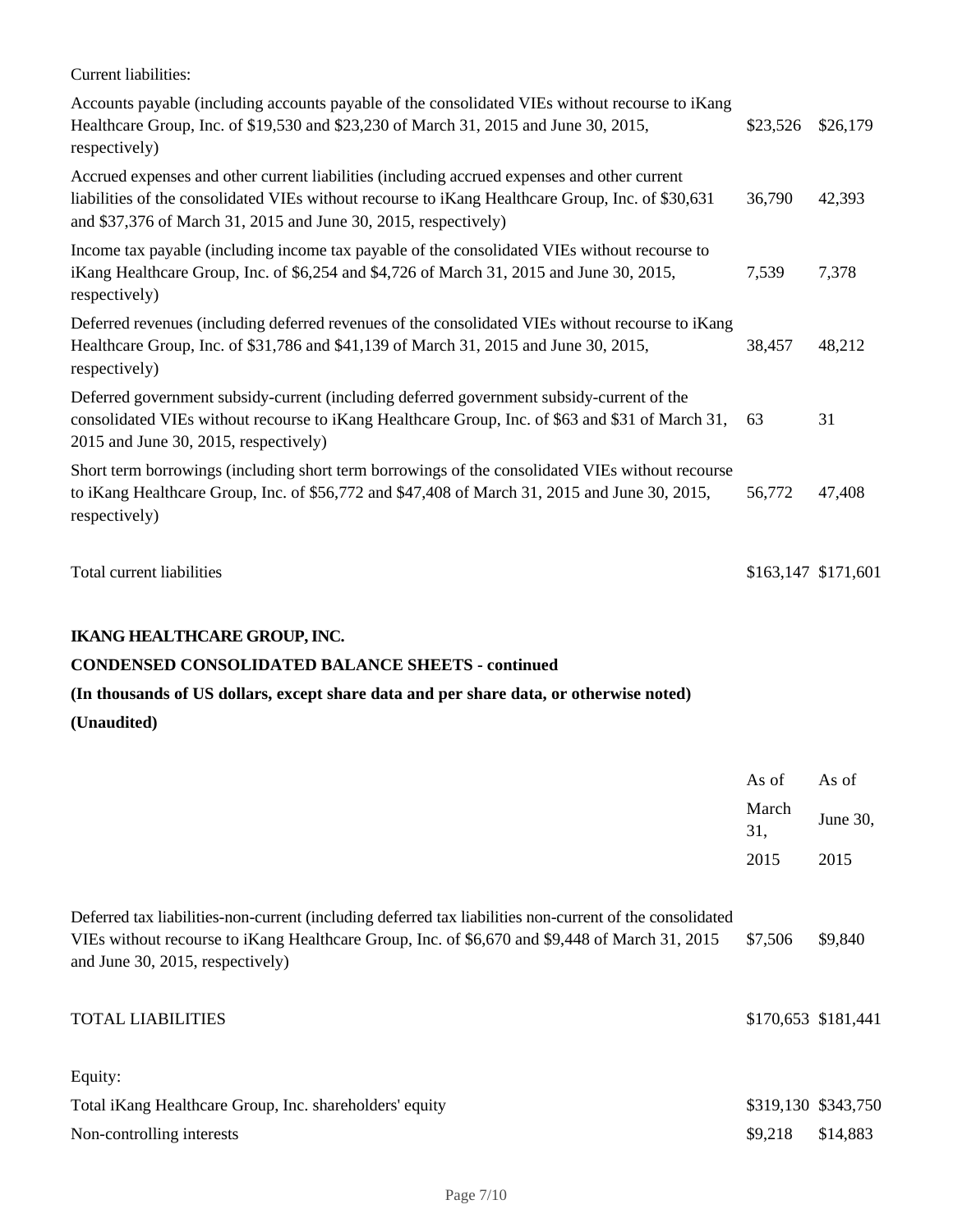# TOTAL EQUITY STRING TO THE SERVICE OF STRING STRING STRING STRING STRING STRING STRING STRING STRING STRING STRING STRING STRING STRING STRING STRING STRING STRING STRING STRING STRING STRING STRING STRING STRING STRING ST TOTAL LIABILITIES AND EQUITY **\$499,001 \$540,074**

# **IKANG HEALTHCARE GROUP, INC. CONDENSED CONSOLIDATED STATEMENTS OF OPERATIONS**

## **(In thousands of US dollars, except share data and per share data, or otherwise noted) (Unaudited)**

Three-month periods ended June 30, 2014 2015 Net revenues  $$60,164$   $$86,297$ Cost of revenues 31,095 44,152 Gross profit \$29,069 \$42,145 Operating expenses: Selling and marketing expenses  $$6,924$  \$14,031 General and administrative expenses 16,271 12,967 Research and development expenses 224 717 Total operating expenses  $$23,419$  \$27,715 Income from operations  $$5,650$  \$14,430 Loss from forward contracts (8) --Interest expense (454) (396) Interest income 65 186 Income before income tax expenses and gain from equity method investment \$5,253 \$14,220 Income tax expenses 3,649 3,783 Gain from equity method investment 521 --Net income \$2,125 \$10,437 Less: Net income/(loss) attributable to non-controlling interests 178 (225) Net income attributable to iKang Healthcare Group, Inc.  $$1,947$   $$10,662$ Deemed dividend to preferred shareholders 100 --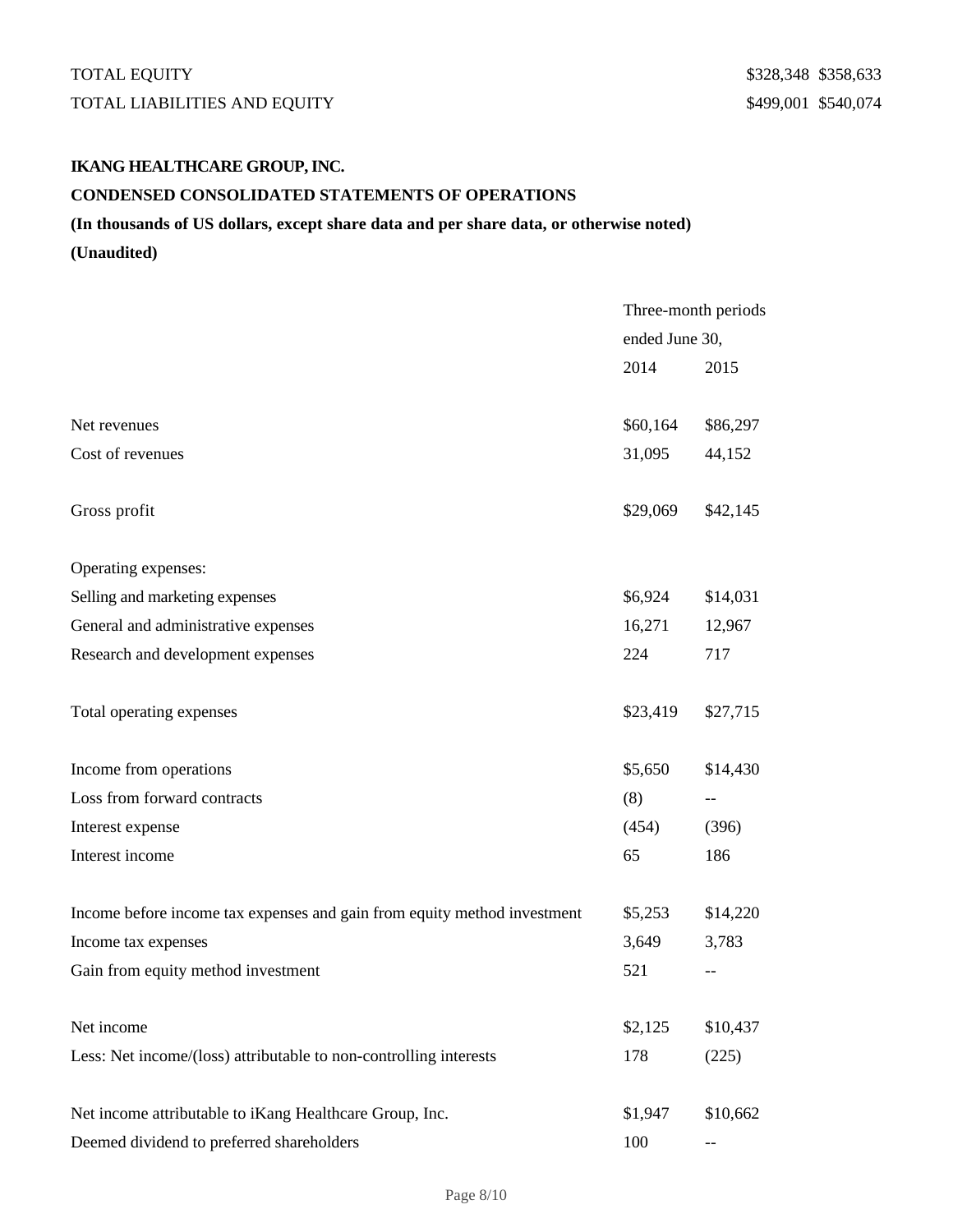| Undistributed earnings allocated to preferred shareholders                               | 201    |                       |
|------------------------------------------------------------------------------------------|--------|-----------------------|
| Net income attributable to common shareholders of iKang Healthcare Group, Inc. \$1,646   |        | \$10,662              |
| Net income per share attributable to common shareholders of iKang Healthcare Group, Inc. |        |                       |
| <b>Basic</b>                                                                             | \$0.05 | \$0.31                |
| Diluted                                                                                  | \$0.05 | \$0.30                |
| Net income per ADS (one common share equals to two ADSs)                                 |        |                       |
| <b>Basic</b>                                                                             | \$0.03 | \$0.16                |
| Diluted                                                                                  | \$0.03 | \$0.15                |
| Weighted average shares used in calculating net income per common share                  |        |                       |
| <b>Basic</b>                                                                             |        | 30,221,632 34,361,539 |
| Diluted                                                                                  |        | 31,460,110 35,290,545 |

## **IKANG HEALTHCARE GROUP, INC.**

## **RECONCILIATION OF GAAP AND NON-GAAP RESULTS**

# **(In thousands of US dollars, except share data and per share data, or otherwise noted) (Unaudited)**

|                                                         | Three-month periods |          |
|---------------------------------------------------------|---------------------|----------|
|                                                         | ended June 30,      |          |
|                                                         | 2014                | 2015     |
| Income from operations                                  | \$5,650             | \$14,430 |
| Add:                                                    |                     |          |
| Share-based compensation expenses                       | 6,976               | 492      |
| Non-GAAP operating income                               | \$12,626            | \$14,922 |
| Net income attributable to iKang Healthcare Group, Inc. | \$1,947             | \$10,662 |
| Add:                                                    |                     |          |
| Share-based compensation expenses                       | 6,976               | 492      |
| Non-GAAP net income                                     | \$8,923             | \$11,154 |
| Income from operations                                  | \$5,650             | \$14,430 |
| Add:                                                    |                     |          |
| Depreciation and amortization                           | 3,678               | 6,776    |